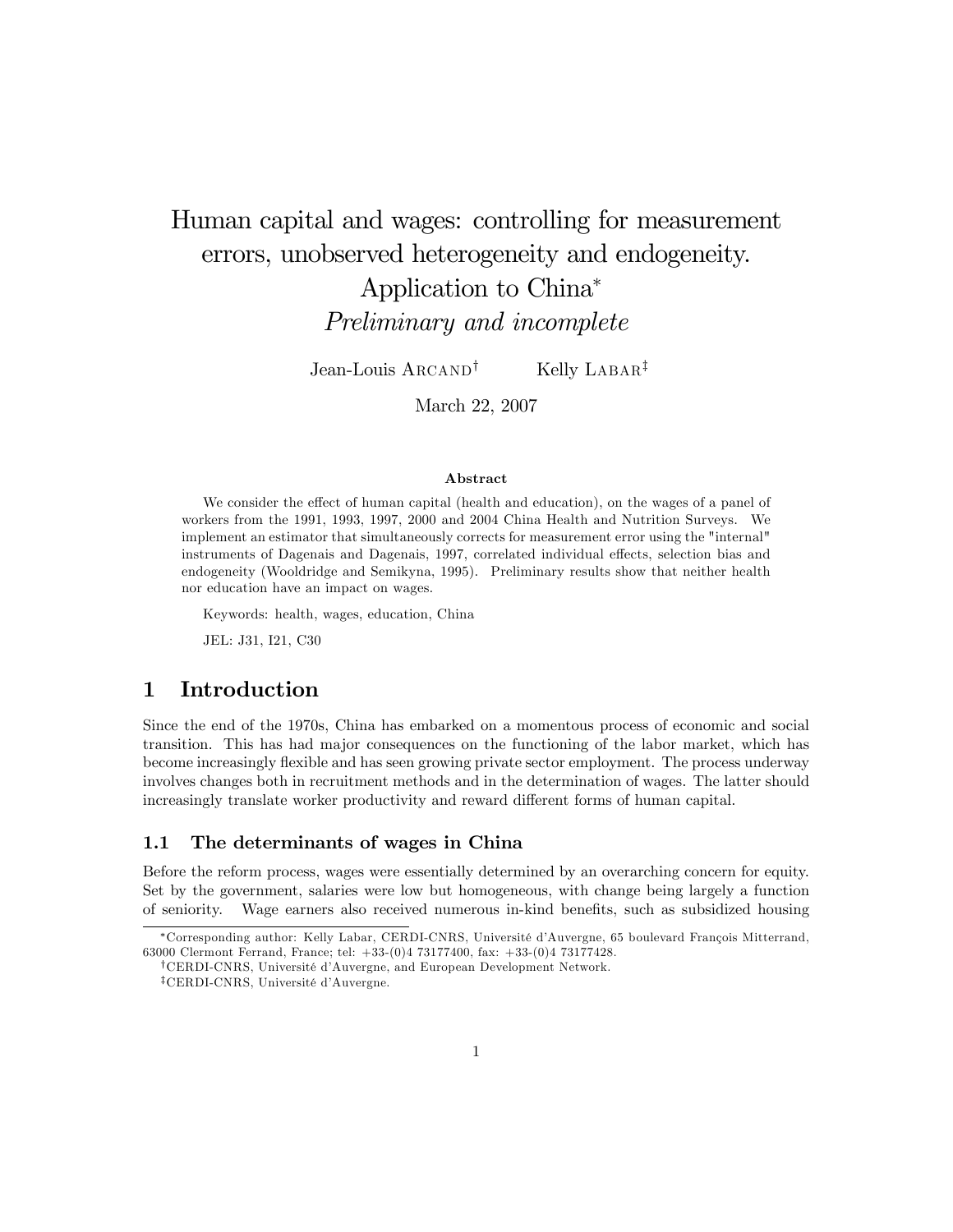and medical care. Worker mobility was very limited, leading to important disequilibria in various segments of the labor market (Chen, Demurger, and Fournier (2005), Li and Zax (2004)).

Conventional wisdom has it that the reforms have radically modified the structure of Chinese labor markets. The managers of state-owned enterprises have seen their managerial autonomy increase. Cash bonuses have appeared, and often reward employees perceived as being particularly productive (although the structure of many bonus-schemes is still largely driven by concerns of equity). Concomitantly, a private sector has emerged, which accounted for 35 % of total employment in 1995. Heterogeneity has also appeared in terms of ownership structures, leading to significant differences in wages. For example, Chen, Demurger, and Fournier (2005), who identify six distinct ownership structures (state-owned enterprises (SOEs), local publicly owned enterprises, urban collective enterprises, private or individual enterprises and foreign enterprises), have highlighted the heterogeneity in employee characteristics and wages, based on the ownership structure of the employer. Employees in SOEs, for example, tend to be older, more experienced and better qualified than their brethren working for other types of enterprises. Foreign enterprises, in contrast, provide the highest level of wages, but demand significantly lengthier workhours.

As ownership structures have evolved, gender differences have emerged, and significant cleavages have also appeared between recent migrants from the countryside and native city dwellers. Maurer-Fazio, Rawski, and Zhang (1999) show that, despite constitutional guarantees, the fundamentally patriarchal nature of Chinese society has led to women being increasingly shunted into low wage occupations, the result being a 50% gender wage gap, which also varies according to ownership structure. Interestingly, the gender wage gap is not systematically lower in publicly-owned enterprises. Collectives do however, continue to have the most homogeneous wage structure. Migrants, for their part, suffer from a  $50\%$  wage gap with respect to native city-dwellers and work 14 more hours per week, as shown by Meng and Zhang (2001).

As a result of the reforms and the increasing role played by the private sector, greater competition should lead to various forms of human capital being more faithfully rewarded in terms of wages. This intuition is confirmed by Liu  $(2001)$ , who compared the returns to education in a marketoriented province (Guangdong) with those in a province (Liaoning) where central planning still plays a major role. The societal downside is that inequality in education will tend to be increasingly translated into inequality in terms of wages.

Consequently, the role of human capital, which can be divided between health and education, in the determination of wages is expected to increase with the movement of the economy toward a relatively market.

#### 1.2 Human capital and wages

The link between human capital and wages can be measured by the returns to education and health.

The consequences of the reforms on the returns to education are considered by Li (2003), who studies differences in the returns to education between cohorts who started working during different periods. For those who began working before 1979, the returns to an additional year of education was equal to 4.7%, while the corresponding figure for those who began working between 1980 and 1987 was 7.3%, the difference being statistically significant; for those who began working between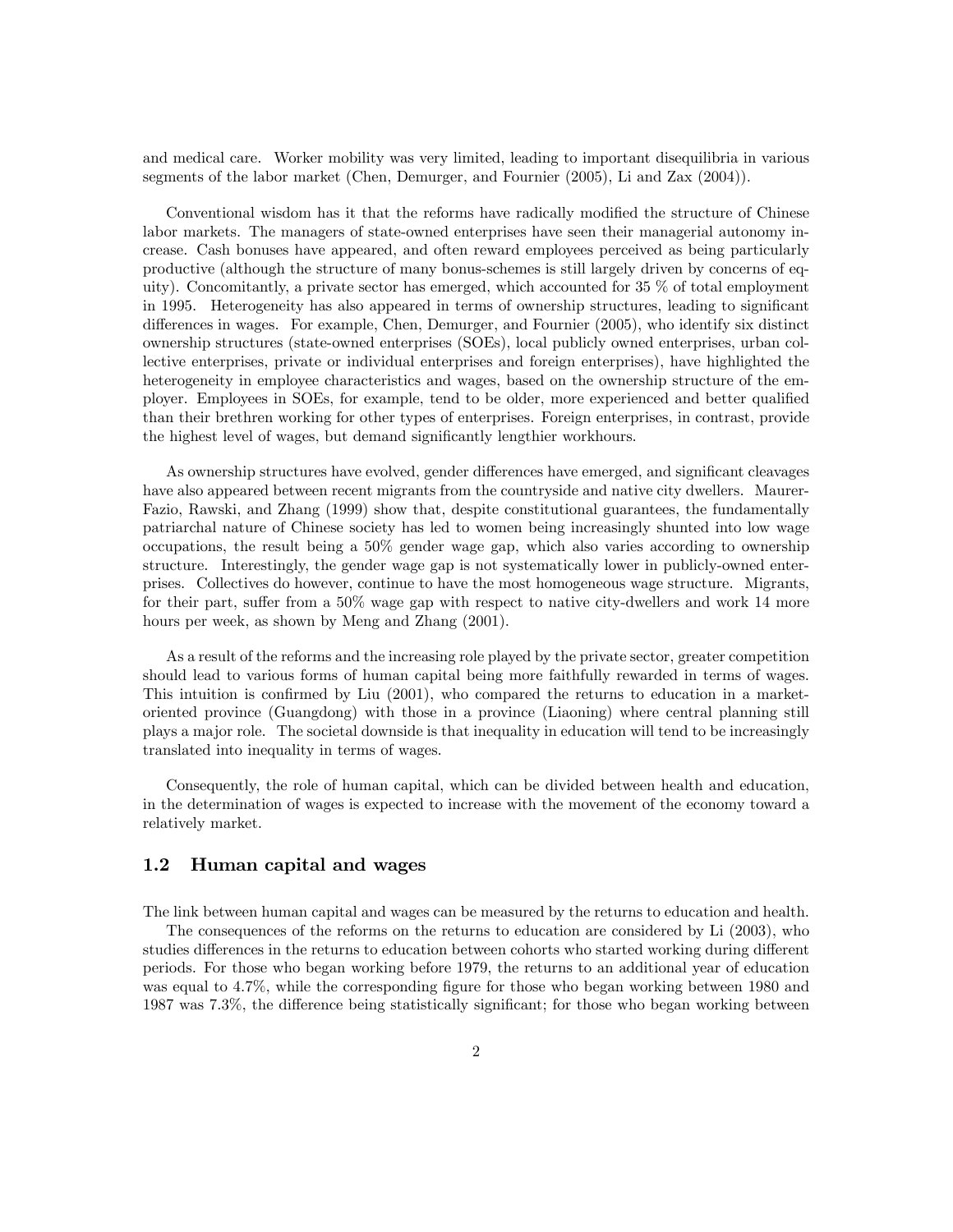1988 and 1995, the figure is  $6.5\%$  (the difference between these two last values was not found to be statistically significant). The flavor of these results is confirmed by Maurer-Fazio, Rawski, and Zhang (1999), who find that the returns to education are higher in the private sector. Maurer-Fazio and Dinh (2002) show that disparities between men and women, as well as between migrants and native city-dwellers are also important in terms of the returns to education.

While the educational component of human capital would appear, in light of the available empirical evidence, to play an increasingly important role in determining wages in China, little is known concerning other forms of human capital, the most important among these being health.

The mechanisms whereby health affects the productive capacity of a worker and consequently (if individuals are paid according to their marginal productivity) wages are not difficult to fathom. Nevertheless, in order to study the importance of the phenomenon empirically, it is necessary to measure health as accurately as possible. In the empirical litterature dealing with the link between health and productivity, four measures are typically used: height, body mass index (BMI, weight) expressed in kilograms divided by the square of height expressed in metres), as well as calorie and protein intake.

In this paper we shall, for the time being, restrict our attention to the first measure. Nobel Laureate Robert Fogel (2004) refers to this indicator as an element of "physiological capital". Height, thought to be particularly sensitive to early childhood nutritional and health status, conveys information that may proxy more general living standards (Schultz (2001), Strauss and Thomas (1998), Steckel (1995), Fogel (2004)). It is also used by some authors as an indicator of the physiological modifications that arise as a result of changes in individual behaviour over time (Steckel (1995), Fogel (1994)). It is also a good proxy for physical strengh, which may be important in certain sectors.

In the development economics literature, the relationship between height and wages has been shown to be positive and statistically significant in Brazil (Thomas and Strauss (1997)), Ghana and Côte d'Ivoire (Schultz (2001)), as well as in the Philippines (Haddad and Bouis (1991)), the causal link running from height to physical strength, and thence from perceived physical strength to wages, at least in occupations requiring significant inputs of physical effort.

#### 1.3 Empirical issues

The estimation of wage equations that include education and height is plagued by the classical problem of individual heterogeneity. While educational attainment may reflect unobserved individual ability, height is in large part determined by an individualís genetic heritage. In order to interpret the effect of these variables on wages as being that of contemporaneous health, estimates need to be purged of their genetic component. In a number of studies, this is done by relying on a sample of monozygotic twins (Behrman and Rosenzweig (2001)).

Here, we exploit the panel nature of five rounds of the China Health and Nutrition Survey to the same effect. Dealing with individual-specific unobserved heterogeneity has been surprizingly rare in studies of the returns to health in developing countries, rendering their results suspect (Thomas and Strauss (1997) and Schultz and Tansel (1997) are cases in point). When individual effects are purged, the consequences with respect to estimates based on pooling are mixed. In the Indian example considered by Deolalikar (1988), controlling for unobserved heterogeneity confirms and strengthens the pooling results. In the Philippino case considered by Haddad and Bouis (1991), the effect of health on wages vanishes once individual effects are controlled for.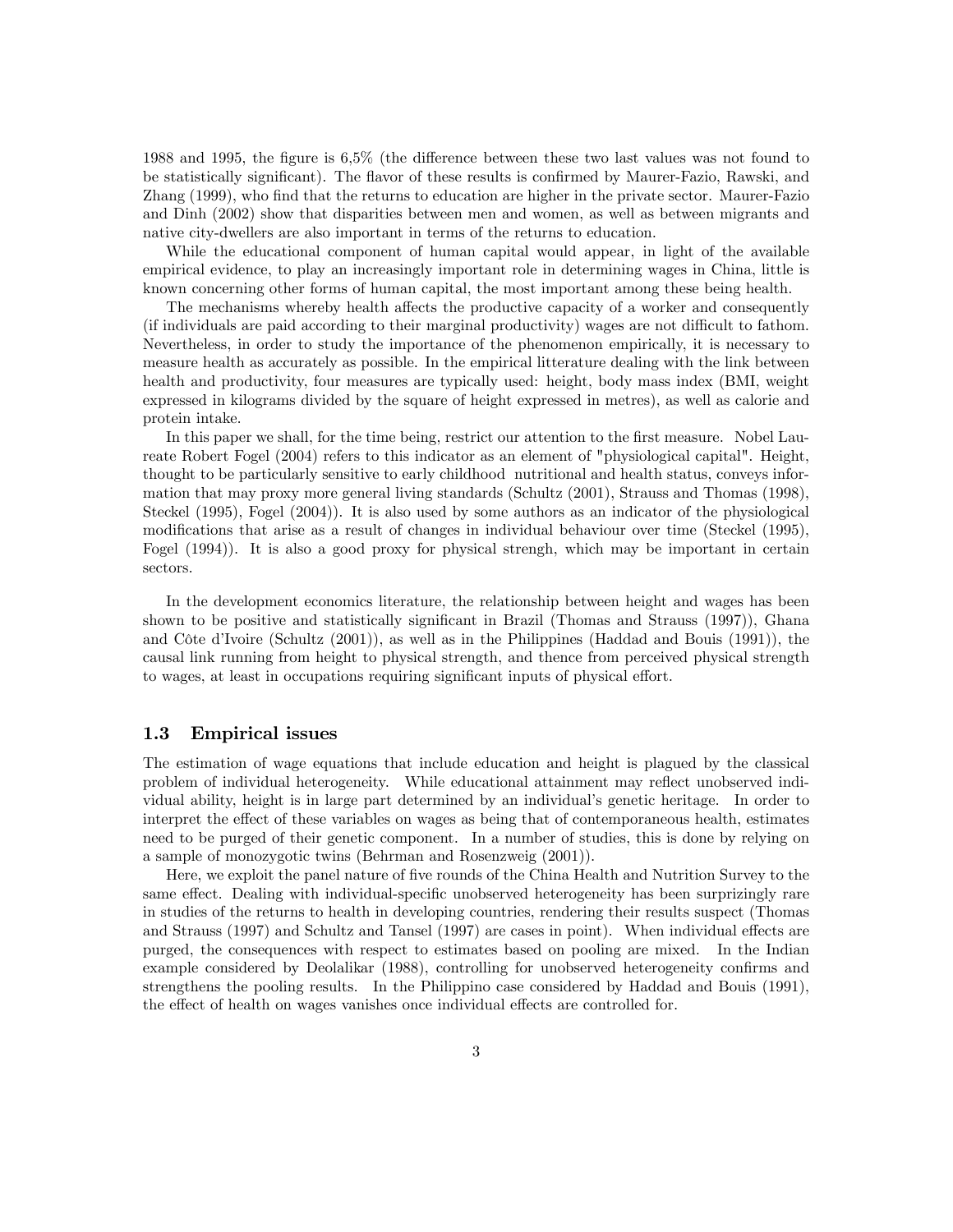A second problem involves the potential for significant selection bias in the estimation of the wage equations. If the probability of wage employment is determined in part by attributes such as height or education, one runs straight into the type of selection problems first considered by Heckman. Moreover, "within" estimation of the wage equation using individuals who are employed over several periods will usually not solve this problem, as there is no reason for the underlying selection bias to be time-invariant. As such, estimates of the impact of education and height on wages will be biased. In order to solve this problem, we consider exclusion restrictions based on ethnically-specific "one child" policies, as well as newspaper availability.

The third potential problem involves the usual concern with omitted variables. Intrinsic ability, which is unobserved, is subsumed in the residuals. To the extent that individual fixed effects do not account for all of this portion if the disturbance term, our estimates will still be biased.

In particular, while height is likely to be predetermined, it may be measured with error, and this may bias key parameter estimates if measurement error is not random (aside from the usual attenuation bias stemming from a classical errors in variables problem). In this paper, we make use of the internal instrument set suggested by Dagenais and Dagenais (1997), which is geared explicitly towards dealing with measurement error, in the absence of additional exogenous instruments.

# 2 Selection bias, unobserved heterogeneity and endogeneity

The statistical model considered here is given by the following equation :

$$
\ln w_{it} = x_{it}\beta + \alpha_i + \varepsilon_{it},\tag{1}
$$

Following Mundlak (1978), the selection equation is given by :

$$
s_{it} = \mathbf{1} \left[ z_{it} \gamma_t + z_{i\bullet} \psi_t + v_{it} > 0 \right], t = 1, 2, 3, 4, 5 \tag{2}
$$

where  $i = 1, ..., N$  represent individuals,  $t = 1, 2$  represent periodes,  $\mathbf{1}[.]$  is an indicator function that is equal to 1 when the inequality in square brackets is satisfied and individual  $i$  is a wage-earner at time t and is equal to zero otherwise,  $w_{it}$  represents the hourly wage rate,  $x_{it}$  is our matrix of explanatory variables in the wage equation,  $z_i$  is the matrix of exogenous variables containing instruments and exogenous variables included in  $x_{it}$ . These last variables will be used for the identification in the selection equation and for the estimation of the wages equation.  $\gamma_t$  is the coefficient vector associated with the variable  $z_{it}$ , which can differ by period,  $z_{i} = \frac{1}{2}(z_{i1} + z_{i2})$  is the individual specific mean of the explanatory variables contained in the selection equation.  $\alpha_i$ are the unobserved individual effects in the wage equation and  $\varepsilon_{it}$  and  $v_{it}$  are disturbance terms assumed to be jointly distributed according to the normal density.

We assume that there are exclusion restrictions for the wage equation  $(x_{it}$  is a sub-sample of  $z_{it}$ ) so as not to base identification solely on the non linearity of the inverse Mills ratio. We consider individuals observed over at least two periods wether if they are wage earners or not.

#### 2.1 Testing for non random selection

To test for the presence of non random-selection, Semykina and Wooldridge (2005) propose in a first step to estimate the probit for equation  $(2)$  on the sub-periods independently. After recovering the Inverse Mills Ratio (IMR)  $\hat{\lambda}_{it}$ , we esimate (using a FE-2SLS procedure) the following equation: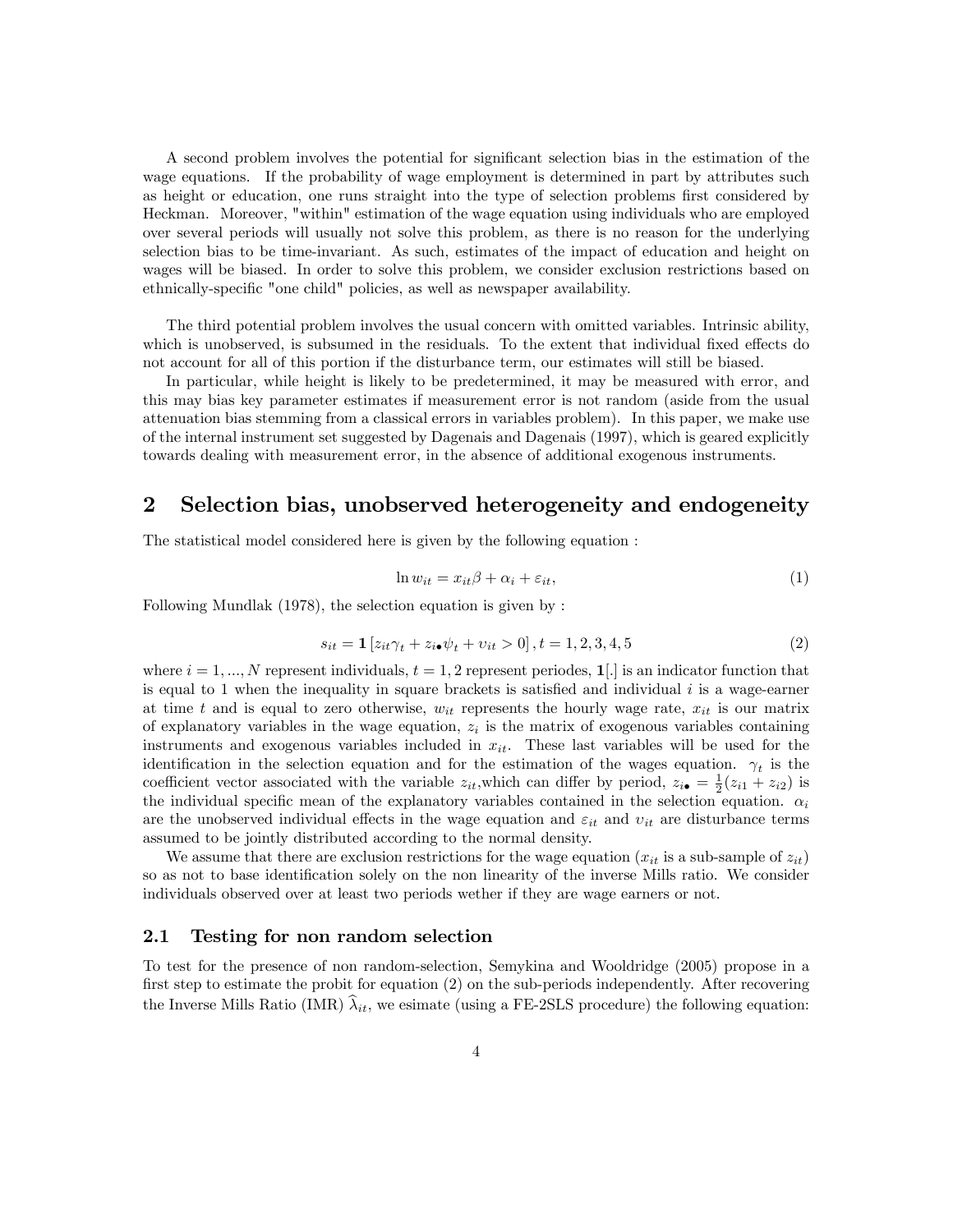$$
\ln w_{it} = x_{it}\beta + \rho_1 \widehat{\lambda}_{it} + \varepsilon_{it},\tag{3}
$$

where the instruments are given by  $z_{it}$  and  $\lambda_{it}$ .

# 2.2 Correction for non-random selection, unobserved heterogeneity and endogeneity in panel data

To estimate  $\beta$  in equation (1) in a consistent way, correcting simultaneously for selection bias, unobserved individual effects and endogeneity, we use the same IMR as above, and estimate the following equation

$$
\ln w_{it} = x_{it}\beta + z_{i\bullet}\delta + \rho_2\hat{\lambda}_{it} + \varepsilon_{it},\tag{4}
$$

by 2SLS over the pooled data, where the instruments are given by  $z_{it}$ ,  $z_{it}$  et  $\hat{\lambda}_{it}$ . Finally, given that our specification includes a generated regressor  $(\lambda_{it})$ , we bootstrap all standard errors.

# 3 The higher moments instrument set of Dagenais and Dagenais (1997)

The estimator used here in order to deal with the measurement errors problem is inspired by Dagenais and Dagenais (1997), where the matrix of feasible instruments, denoted by  $Z_{it} = (z_{1it}, z_{2it}, z_{3it}, z_{4it}, z_{5it}, z_{6it}, z_{7it})$ , is given by:

$$
z_{1it} = x_{it} * x_{it},
$$
  
\n
$$
z_{2it} = x_{it} * y_{it},
$$
  
\n
$$
z_{3it} = y_{it} * y_{it},
$$
  
\n
$$
z_{4it} = x_{it} * x_{it} * x_{it} - 3x_{it} \left( \frac{x'_{it} x_{it}}{N} * I_r \right),
$$
  
\n
$$
z_{5it} = x_{it} * x_{it} * y_{it} - 2x_{it} \left( \frac{x'_{it} y_{it}}{N} * I_r \right) - y_{it} \left[ \iota'_r \left( \frac{x'_{it} y_{it}}{N} * I_r \right) \right],
$$
  
\n
$$
z_{6it} = x_{it} * y_{it} * y_{it} - x_{it} \left( \frac{y'_{it} y_{it}}{N} \right) - y_{it} \left( \frac{y_{it} x_{it}}{N} \right),
$$
  
\n
$$
z_{7it} = y_{it} * y_{it} * y_{it} - 3y_{it} \left( \frac{y'_{it} y_{it}}{N} \right),
$$

where  $y_{it}$  is the dependent variable, and where the symbol  $*$  designates the Hadamard elementby-element matrix multiplication operator,  $I_r$  is an r-dimensional identity matrix, and  $\iota_r$  is an  $r \times 1$  vector of ones. Detailed proofs of the orthogonality of these instruments with respect to the disturbance term are provided in Dagenais and Dagenais (1997).

The resulting "higher moments" estimator, which we shall denote by  $\beta_H$ , is consistent when there are EV and is much less erratic than other estimators based on sample moments of order higher than two heretofore suggested in the literature. Note that various implementations of the proposed instrument set are possible. These include Fuller, GMM (the road taken in an earlier paper by Dagenais and Dagenais (1994)), Nagar (or bias-adjusted 2SLS, see Donald and Newey  $(2001)$ , or general k-class estimation.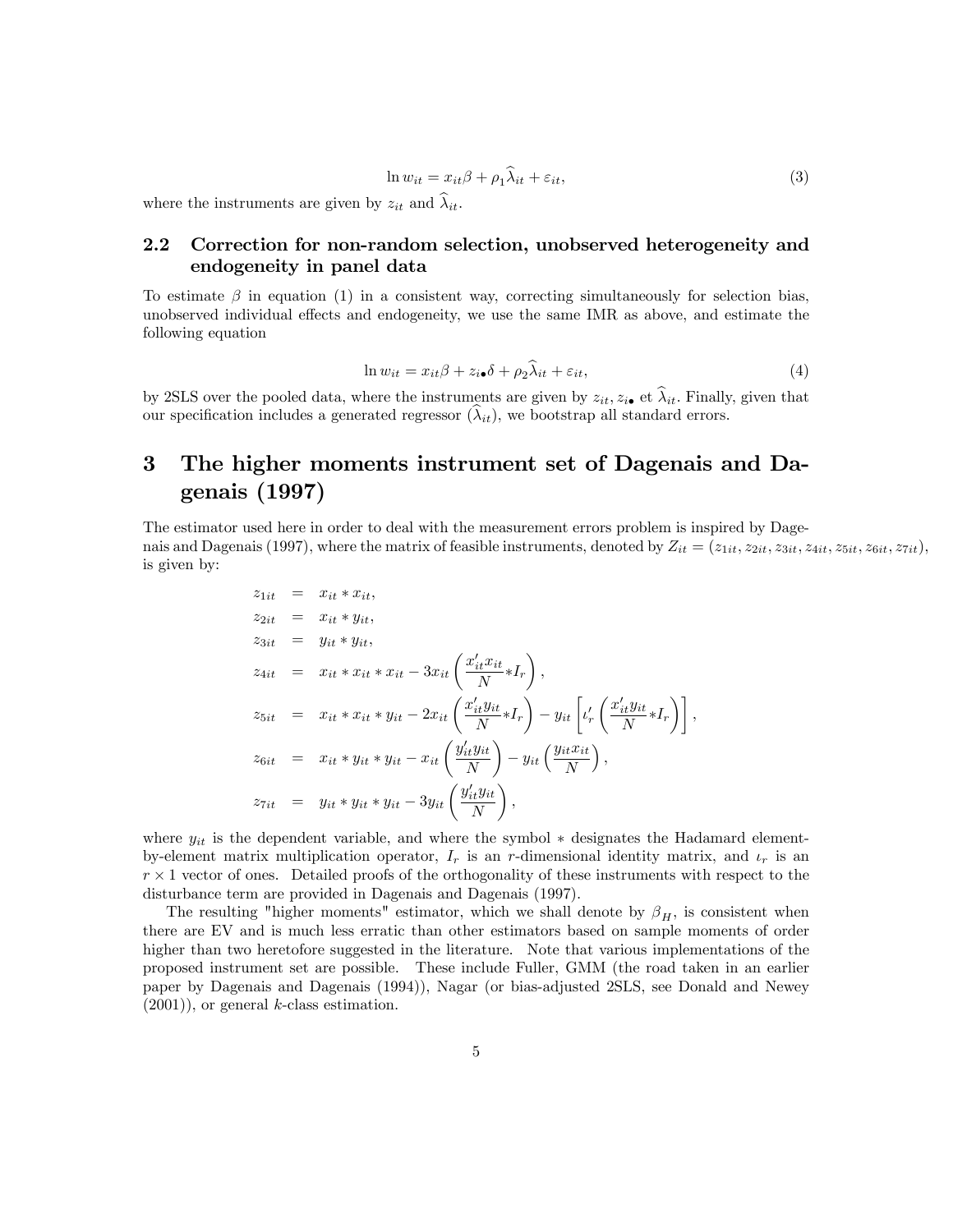# 4 Data and descriptive results

### 4.1 Data

The data used in this paper stem from the 1991, 1993, 1997, 2000 and 2004 rounds of the China Health and Nutrition Survey (CHNS). The CHNS is an ongoing longitudinal survey that covers eight provinces (Guangxi, Guizhou, Henan, Hubei, Hunan, Jiangsu, Liaoning, Heilongjiang and Shangdong). Although the survey is not nationally representative, these provinces were selected to provide significant variability in geography, economic development and health indicators, so that they may be considered to be generally representative of all provinces in the country.

A multistage random-cluster sampling procedure was used to draw the sample from each of the provinces. Counties in the eight provinces were stratified by income (low-, middle- and highincome tertiles) with per capita income figures from the State Statistical Office, and a weighted sampling scheme was used to randomly select four counties in each province (one low income, two middle income, and one high income). Probability-proportional-to-size sampling was used to select the sample from these units. In addition, urban areas initially not within the county-strata were later incorporated by including the provincial capital and a low-income city from each province. Within each county, the township capital was selected and three villages were chosen randomly. Within each city, urban and sub-urban neighbourhoods were randomly selected. The same random selection procedure was used to choose the neighbourhoods for townships and villages.

Anthropometric information was obtained concerning all survey participants, and we only make use of a small subset of the available measurements in this paper. Measurements were carried out by trained health workers who followed standard protocols and techniques. Height was measured without shoes to the nearest tenth of a centimeter with a portable stadiometer. Each of these measurements was done by at least two health workers; one worker took the measurements, and another recorded the reading.

Our basic sample consists of males, of greater than 16 years of age, whose anthropometric measurements fall within the bounds of what is considered reasonable by nutritionists in the Chinese context.

Our control variables include age, the sector in which the individual works, where we differentiate between the public sector (enterprises owned by all public institutions) and the state sector (enterprises owned by the central government only).

Identification of the first-stage probit equation is achieved through two exclusion restrictions. In order to be valid, the variables involved must affect the likelihood of the individual being a wage earner, without having any direct effect on the individual's wage. We consider two variables: the availability of newspapers for the location where individual lives, and the ethnic differentiation and geographic variability in the application of the "one-child" policy. This last variable is defined thanks to two characteristics. The first is the local policy concerning the one child policy, differentiated by ethnic group<sup>1</sup>. In some locations, non-Han Chinese are allowed to have more than one child. That is done in an effort to re-equilibrate the ethnic structure of China. The second characteristic

<sup>&</sup>lt;sup>1</sup>This variable corresponds to the question: "Are minority couples allowed to have two children no matter what the circumstances?".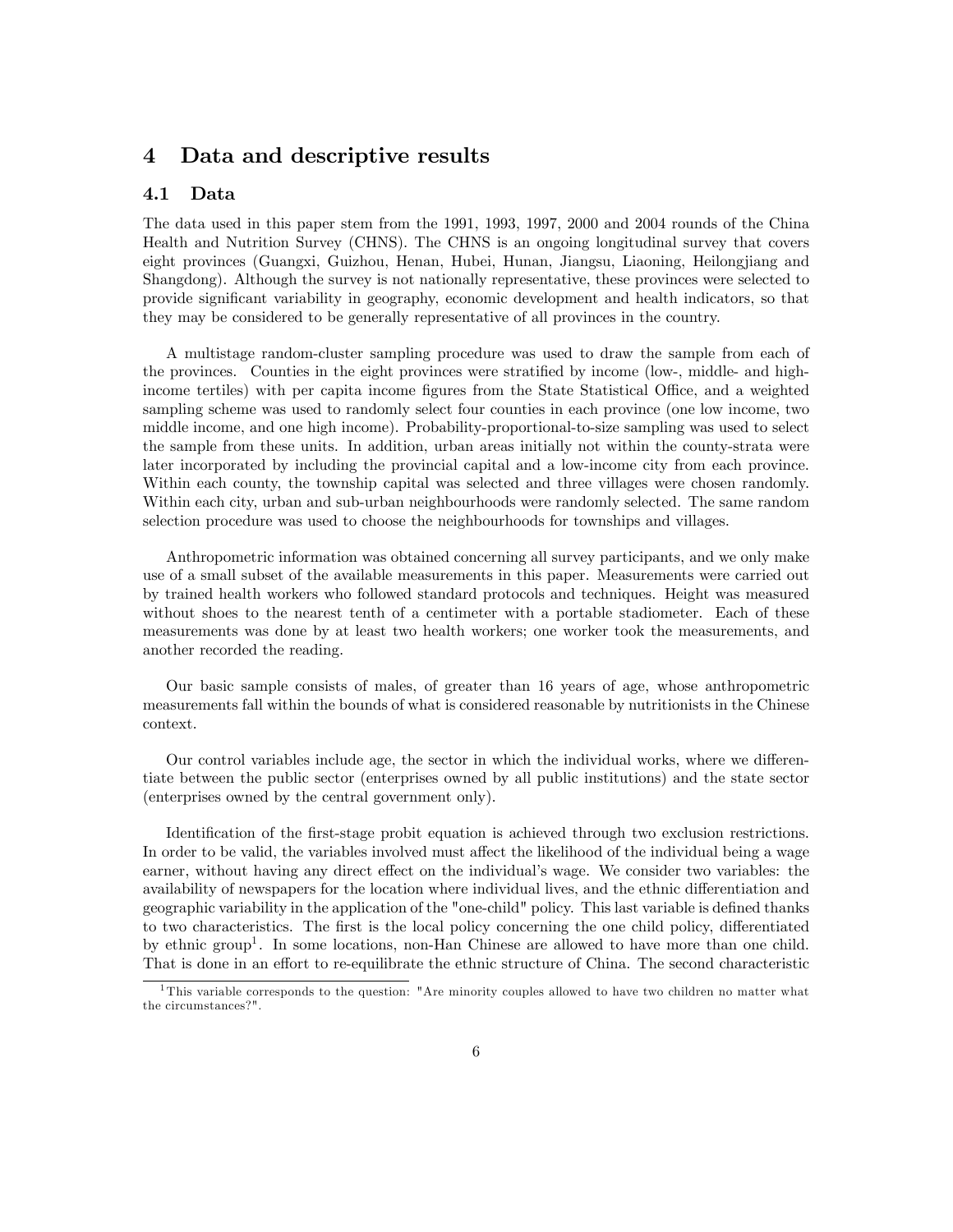is the ethnicity of individuals. It follows that we can construct a variable that is equal to 1 if the individual belongs to an ethnic minority and lives in an area where more than one child is allowed for members of the minority, and 0 otherwise.

These two variables "news-paper availability" and "one child policy" are good identification variables for our selection equation in that the former leads to variations in the cost of job search, while the latter provides exogenous variation in the number of children in the household which, in other contexts, has been proved to significantly affect the likelihood of being a wage earners.

#### 4.2 Descriptive results

Descriptive statistics are given in the table 1 for the full sample and the sample of wage earners.

On average, wage earners are younger and are more likely to work in the public and state sectors than are non-wage earners (the latter may be employed but their remuneration does not take the form of wages). Their educational level is also higher. Wage earners are more likely to live in urban areas.

Considering the within individuals' standard deviation for height and education, we see that they are relatively high considering that the individuals included in our sample have finished their studies and are adults. The substantial variations of height and education over time for a given individual are suggestive of some important measurement error. This is our main reason for applying the Dagenais and Dagenais (1997) estimator.

#### $\bf{5}$ Results

Tables 2 and 3 present the preliminary results of the estimations.

In table 2, we add a column in which we distinguish the effects of height and education before and after the year 1997. We suspect a non linear impact due to the deepening of the reforms in the second part of the period considered.

Those first results show no impact of our interest variables on wages.

# References

- BEHRMAN, J. R., AND M. R. ROSENZWEIG (2001): "The Returns to Increasing Body Weight," Penn Institute for Economic Research Working Paper 01-052.
- CHEN, Y., S. DEMURGER, AND M. FOURNIER (2005): "Wage Differentials and Ownership Structure in Chinese Enterprises," mimeo, CERDI-CNRS, Université d'Auvergne.
- DAGENAIS, M. G., AND D. L. DAGENAIS (1994): "GMM Estimators for Linear Regression Models with Errors in Variables," Cahier 9404, Département de sciences économiques, Université de Montréal.

(1997): "Higher Moment Estimators for Linear Regression Models with Errors in the Variables," Journal of Econometrics, 76(1-2), 193-221.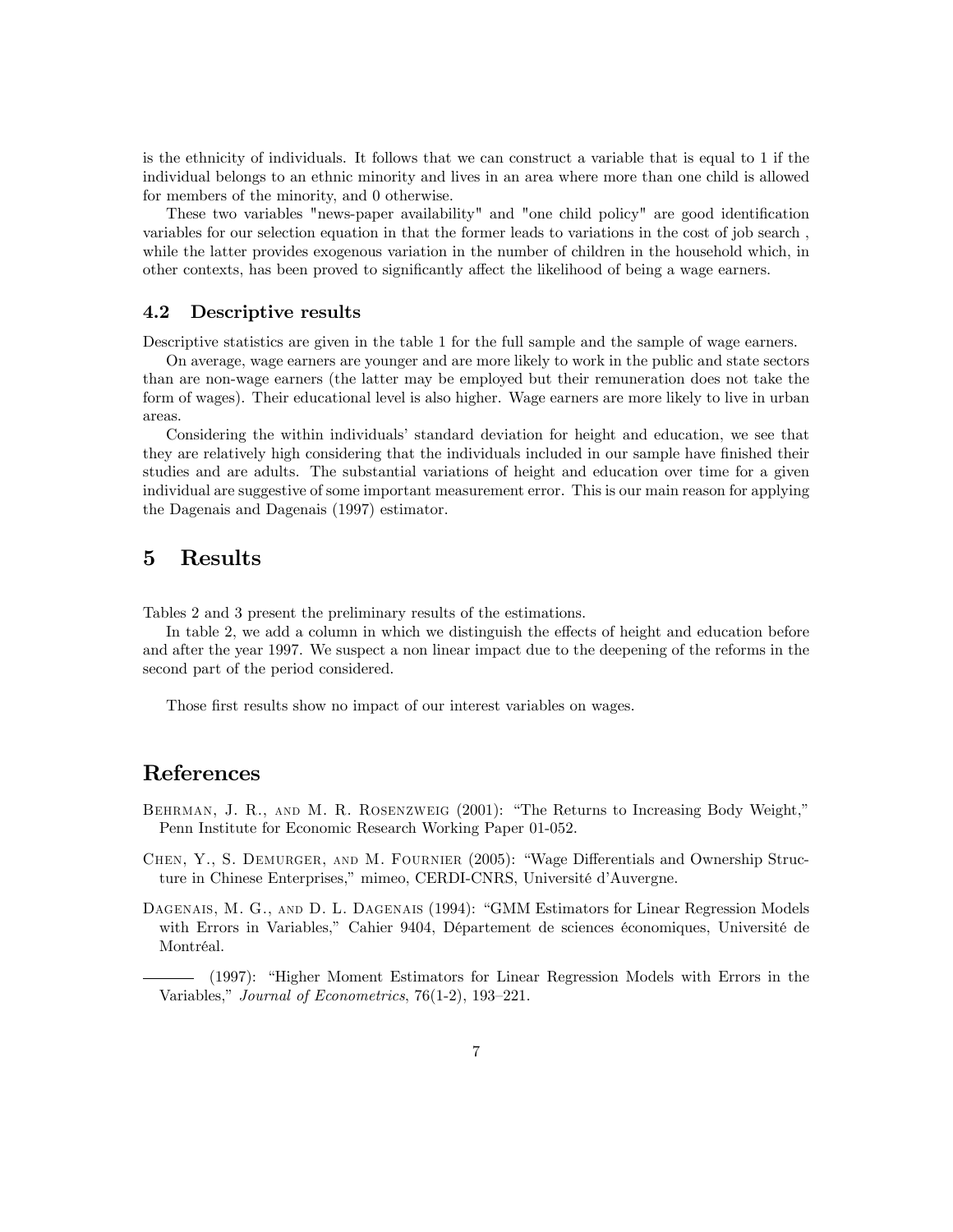- DEOLALIKAR, A. (1988): "Nutrition and Labor Productivity in Agriculture," Review of Economics and Statistics, 70(3), 406-413.
- DONALD, S. A., AND W. K. NEWEY (2001): "Choosing the Number of Instruments," *Econometrica*,  $69(5)$ ,  $1161-1191$ .
- FOGEL, R. W. (1994): "Economic Growth, Population Theory and Physiology," American Economic Review, 84(3), 369-395.
- (2004): "Health, Nutrition and Economic Growth," *Economic Development and Cultural* Change,  $52(3)$ ,  $643-658$ .
- HADDAD, L. J., AND H. E. BOUIS (1991): "The Impact of Nutritional Status on Agricultural Productivity: Wage Evidence from the Philippines," Oxford Bulletin of Economics and Statistics,  $53(1), 45-68.$
- LI, H. (2003): "Economic Transition and Returns to Education in China," Economics of Education  $Review, 22(3), 317-328.$
- LI, H., AND J. ZAX (2004): "Economic Transition and Labor Market in China," Working paper.
- LIU, Z. (2001): "The Effects of Economic Reforms on Wage Inequality: Some Evidence from China," Applied Economics Letters, 8(4), 285–288.
- MAURER-FAZIO, M., AND N. DINH (2002): "Differential Rewards to, and Contributions of, Education in Urban China's Segmented Labor Market," processed.
- MAURER-FAZIO, M., T. RAWSKI, AND W. ZHANG (1999): "Inequality in the Reward for Holding Up Half the Sky: Gender Wage Gaps in China's Urban Labor Market, 1988-94," The China Journal, 41, 55-88.
- MENG, X., AND J. ZHANG (2001): "The Two-Tier Labor Market in Urban China: Occupational Segregation and Wage Differentials Between Urban Residents and Rural Migrants in Shanghai," Journal of Comparative Economics, forthcoming.
- MUNDLAK, Y. (1978): "On the Pooling of Time Series and Cross Section Data," Econometrica,  $46(1), 69 - 85.$
- SCHULTZ, T. P. (2001): "Productive Benefits of Improving Health: Evidence from Low-Income Countries," processed, Department of Economics, Yale University, March.
- SCHULTZ, T. P., AND A. TANSEL (1997): "Wage and Labor Supply Effects of Illness in Côte d'Ivoire and Ghana: Instrumental Variable Estimates for Days Disabled," Journal of Development Economics,  $53(2)$ ,  $251-286$ .
- SEMYKINA, A., AND J. M. WOOLDRIDGE (2005): "Estimating Panel Data Models in the Presence of Endogeneity and Selection: Theory and Application," unpublished working paper, Michigan State University.
- STECKEL, R. H. (1995): "Stature and the Standard of Living," Journal of Economic Literature,  $33(4)$ ,  $1903-1940$ .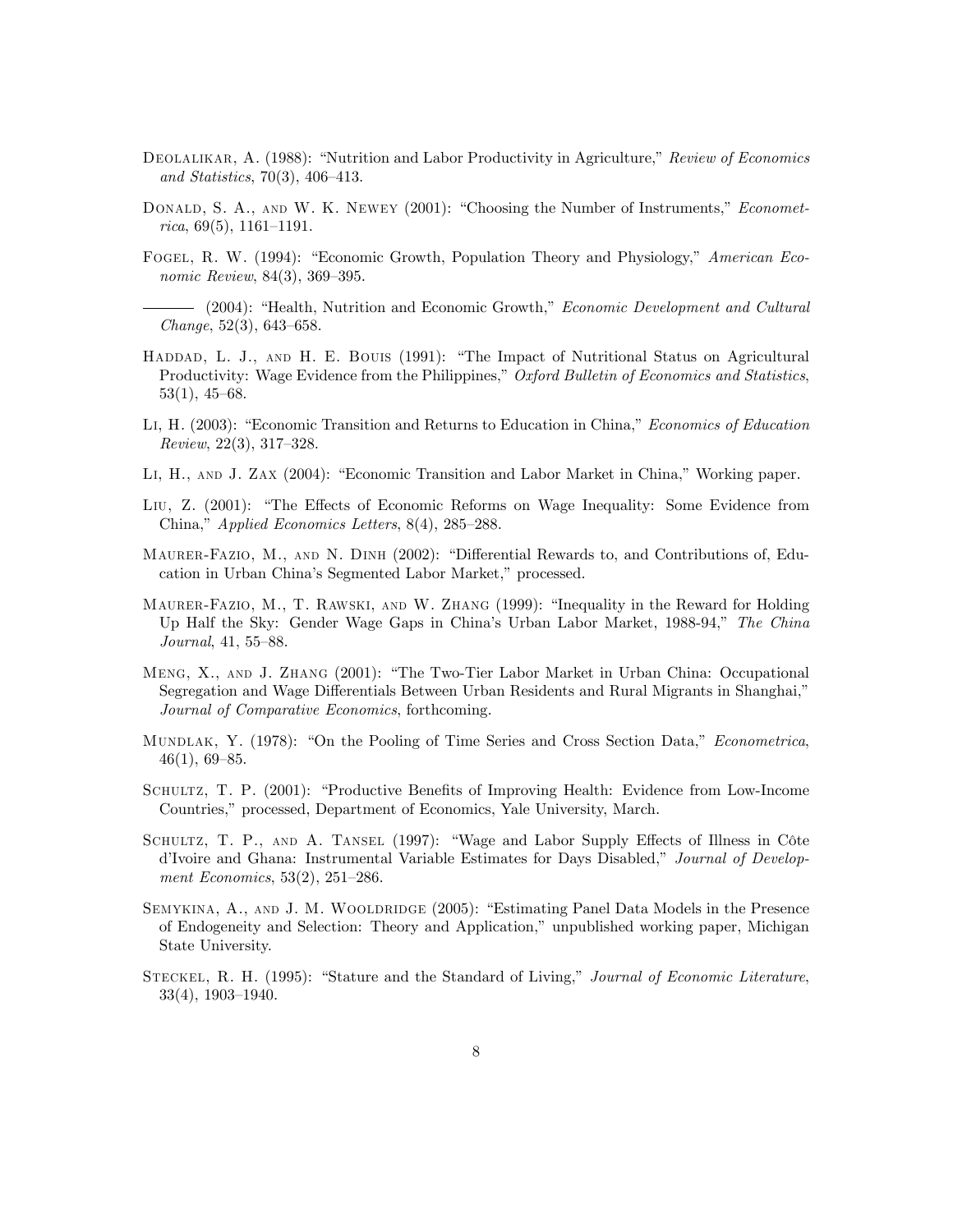- STRAUSS, J., AND D. THOMAS (1998): "Health, Nutrition and Economic Development," Journal of Economic Literature,  $36(2)$ ,  $766-817$ .
- THOMAS, D., AND J. STRAUSS (1997): "Health and Wages: Evidence on Men and Women in Urban Brazil," Journal of Econometrics,  $77(1)$ ,  $159-185$ .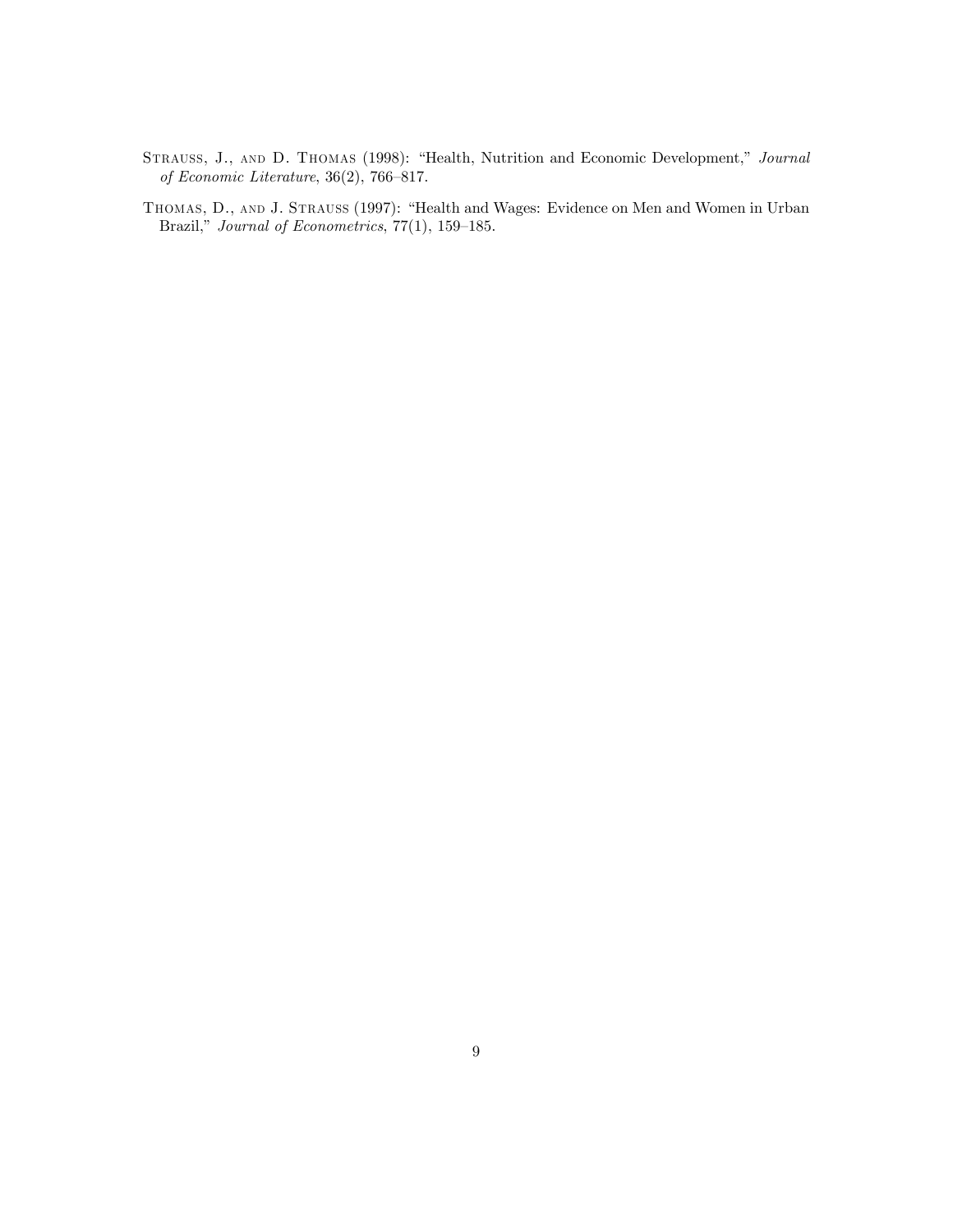|                  | Full sample |                    |            | Subsample of wage earners |                    |            |
|------------------|-------------|--------------------|------------|---------------------------|--------------------|------------|
| Observations     |             | 3354               |            |                           | 1216               |            |
|                  | mean        | standard deviation |            | mean                      | standard deviation |            |
|                  |             | total              | "within"   |                           | total              | "within"   |
|                  |             |                    | individual |                           |                    | individual |
| hourly wage      |             |                    |            | 2.2414                    | 4.1085             | 2.8632     |
| age              | 42.6956     | 13.3718            | 3.8316     | 40.6900                   | 11.2849            | 3.6855     |
| urban            | 0.3211      | 0.4670             | 0.0000     | 0.4918                    | 0.5001             | 0.0000     |
| public sector    | 0.3596      | 0.4799             | 0.1881     | 0.8026                    | 0.3982             | 0.2304     |
| state sector     | 0.2352      | 0.4242             | 0.2032     | 0.5362                    | 0.4989             | 0.2953     |
| Human capital    |             |                    |            |                           |                    |            |
| height           | 1.6536      | 0.0672             | 0.0090     | 1.6736                    | 0.0650             | 0.0081     |
| years schooling  | 7.6839      | 3.8452             | 0.8188     | 9.7261                    | 3.6943             | 0.8738     |
| Instruments      |             |                    |            |                           |                    |            |
| Ethnic           |             |                    |            |                           |                    |            |
| one child policy | 0.4213      | 0.4938             | 0.0429     | 0.3363                    | 0.4726             | 0.0454     |
| Newspaper        |             |                    |            |                           |                    |            |
| availability     | 0.3560      | 0.4789             | 0.0431     | 0.4515                    | 0.4978             | 0.0475     |

Table 1: Summary statistics

|                          | 1991                                       | 1993                                                       | 1997                                                   | 2000                                    | 2004                                       |
|--------------------------|--------------------------------------------|------------------------------------------------------------|--------------------------------------------------------|-----------------------------------------|--------------------------------------------|
|                          | $\left( 1\right)$                          | $\left( 2\right)$                                          | $\left( 3\right)$                                      | $\left(4\right)$                        | $\left( 5\right)$                          |
| age                      | 0.1038<br>(0.0377)<br>$[-0.0352]$          | 0.1326<br>(0.0319)                                         | $-0.0417$<br>(0.0366)                                  | 0.0597<br>$\qquad \qquad -$<br>(0.0463) | 0.1278<br>(0.0758)                         |
| urban                    | 0.5185<br>(0.1707)                         | $[-0.0494]$<br>0.3580<br>(0.1511)                          | $[-0.0142]$<br>0.2124<br>$\qquad \qquad -$<br>(0.1814) | $[-0.0201]$<br>0.0692<br>(0.2230)       | $[-0.0432]$<br>0.0421<br>(0.3082)          |
| public sector            | [0.1818]<br>1.4045<br>(0.3789)             | [0.1349]<br>1.4470<br>(0.2917)                             | $[-0.0708]$<br>1.3075<br>(0.3337)                      | [0.0236]<br>1.9587<br>(0.3863)          | [0.0143]<br>0.3158<br>(0.4446)             |
| state sector             | [0.4743]<br>0.6850<br>(0.3458)<br>[0.2455] | [0.5080]<br>$-0.5539$<br>(0.2707)                          | [0.4708]<br>0.3259<br>(0.4299)<br>[0.1165]             | [0.6652]<br>$-0.3503$<br>(0.3646)       | [0.1119]<br>0.6974<br>(0.6042)<br>[0.2647] |
| Identification variables |                                            | $[-0.1954]$                                                |                                                        | $-0.1104$                               |                                            |
| Ethnic one-child policy  | 0.4074<br>(0.1508)<br>[0.1403]             | 0.0870<br>(0.1324)                                         | 0.2392<br>(0.1630)                                     | 0.1375<br>(0.1669)                      | 0.0074<br>(0.2332)                         |
| Newspaper availability   | 0.1145<br>(0.1524)                         | [0.0325]<br>0.1673<br>$\overline{\phantom{0}}$<br>(0.1519) | $[-0.0810]$<br>0.2880<br>(0.1726)                      | $[-0.0461]$<br>0.2439<br>(0.1920)       | [0.0025]<br>0.1025<br>(0.2659)             |
| observations             | [0.0391]<br>887                            | $[-0.0619]$<br>875                                         | [0.1008]<br>622                                        | [0.0843]<br>560                         | $[-0.0391]$<br>410                         |

Table 2: First stage Mundlak probit estimations for 1991, 1993, 1997, 2000 and 2004. Standard errors in parenthesis. Marginal effects in square brakets.